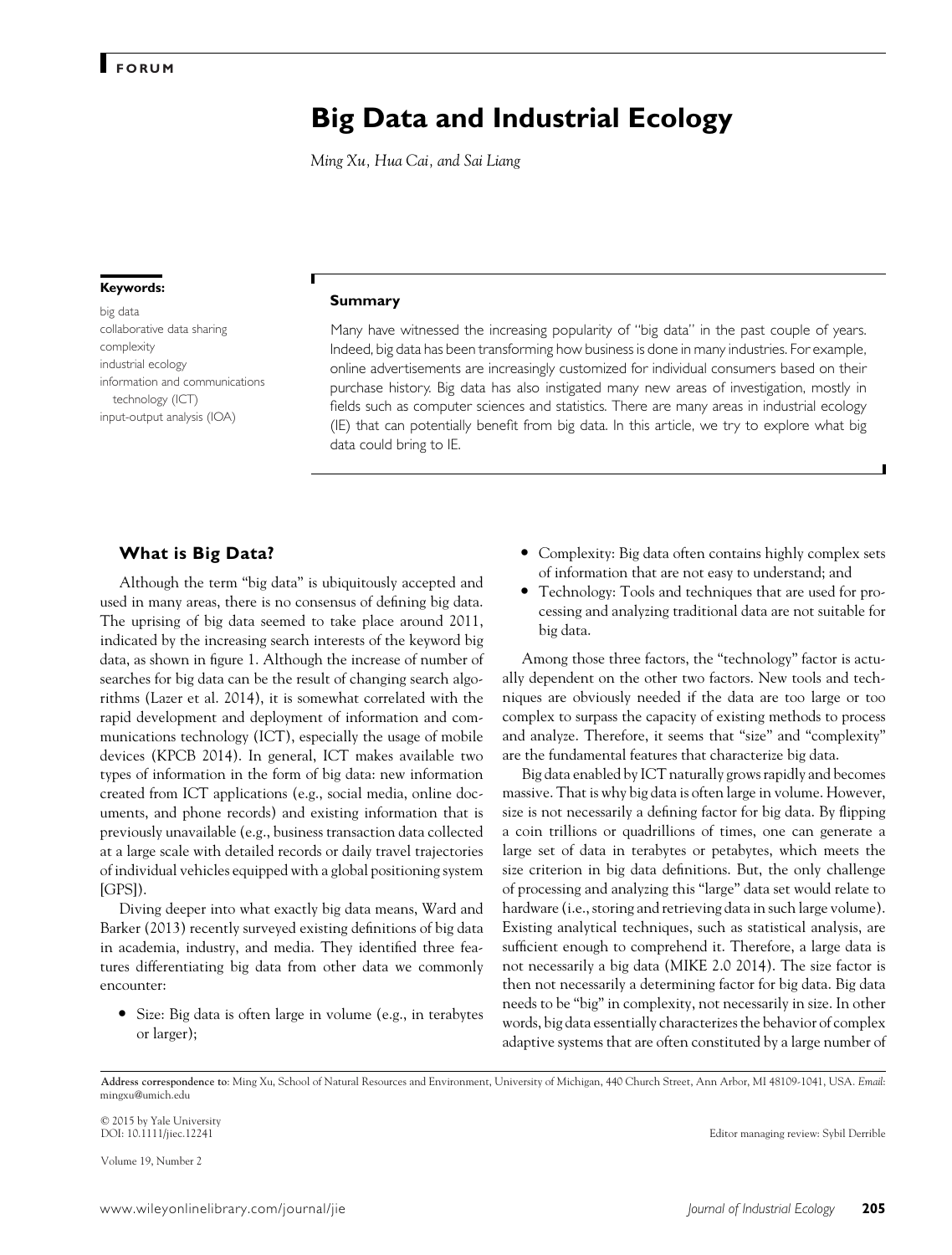

**Figure 1** Search interests of big data from Google Trend; data represent search interest relative to the highest point on the chart.

heterogeneous components interacting with one another and evolving (Dijkema and Basson 2009).<sup>1</sup>

The degree of complexity of big data often relates to the amount and type of unstructured data it contains. These unstructured data are not organized in predefined fashions, may come from multiple sources and in various formats, are masked by noises with little obvious usefulness, and need to be processed and analyzed—often involving significant computational work—for hidden, but useful, information. Processing and harmonizing such data may not be difficult methodologically. However, when the size of such unstructured data increases, the computational challenge to automate data processing and harmonization may become significant. An example related to industrial ecology (IE) is from Cooper and colleagues (2013) discussing the role of big data in life cycle assessment (LCA). Data needed in LCA come from multiple sources in different formats. Significant efforts are required to integrate and harmonize these data before they can be used in LCA. It is also worth noting that, although unstructured data are a more prevalent form of big data, semistructured and structured data can also be complex and big, requiring similar computational resources and techniques as unstructured big data does.

Another type of big data complexity comes from the complexity of the underlying system behavior it describes. The data set itself in this case might not be as complex as expected (semistructured or structured data); but it can be used to obtain useful information to characterize the complex behavior of the underlying system. The online recommendation system is an example that recommends products to consumers based on purchase history of all users. The data describing the purchase history are relatively simple: a binary matrix corresponding users with products using 1 representing purchased and 0 representing not purchased. By mining this simple, but often large, matrix, one can characterize a particular user's preference based on his or her purchase history and other users' purchase history. This is a complex behavior that cannot be directly observed from the purchase history data, but can be extracted by analyzing it.

# **What can Big Data Offer?**

What big data can offer includes not only rich information from large-scale data sets, but also an alternative modeling approach in many fields, including IE.

The mainstream modeling approaches in IE and many disciplines are generally based on three rational steps: developing a model based on theories explaining a phenomenon; validating the model (and the underlying theories) using limited observations; and using the validated model to forecast or predict future phenomena without observations. This is related to what Immanuel Kant described in his *Critique of Pure Reason* as a priori knowledge: One can understand the system through logic reasoning; experiences are used only to validate the logic model. Therefore, theories are critical in this a priori modeling approach, whereas data only play a supporting role for theory development and validation. Moreover, theories explaining target phenomena are often developed using a reductionism approach, in which a real-world phenomenon is decomposed to a set of variables based on certain assumptions. After validation, these variables are composed back to mimic the real-world phenomena.

The classic theory-driven, reductionism, a priori approach has been successful in simple, relatively static systems. However, when it comes to complex systems, which are constituted by a large number of heterogeneous components interacting with one another and constantly evolving, the a priori modeling approach reaches a limit commonly known as the *curse of dimensionality* (Bellman 1961). In particular, a complex system often needs to be decomposed to a large number of variables owing to its complexity. The number of variables represents the number of dimensions of the space characterizing the system. Limited observations used for validation in the reductionism approach then become sparse in the high-dimensional space, which brings the difficulty of characterizing the high-dimensional space using sparse, low-dimensional data. On the other hand, a posteriori modeling approaches are data driven, aiming to learn from experiences (e.g., Bayesian analysis in many fields of engineering). With big data, such data-driven approaches can be significantly improved with significantly more data to experience with.

First, big data generated from large-scale ICT implementations can potentially provide additional information regarding the behavior of a system from many different aspects for a relatively long period of time or in real time. With appropriate configurations (e.g., what data to collect and how to collect), big data can potentially help address the curse of dimensionality by increasing the number of observations for model validation.

Second, big data could provide an alternative way of modeling by allowing direct encapsulation of rich information into operational models without the theorization step in the first place. For example, in figure 2, limited observation of the target system may imply that the system is either a triangle or a quadrangle.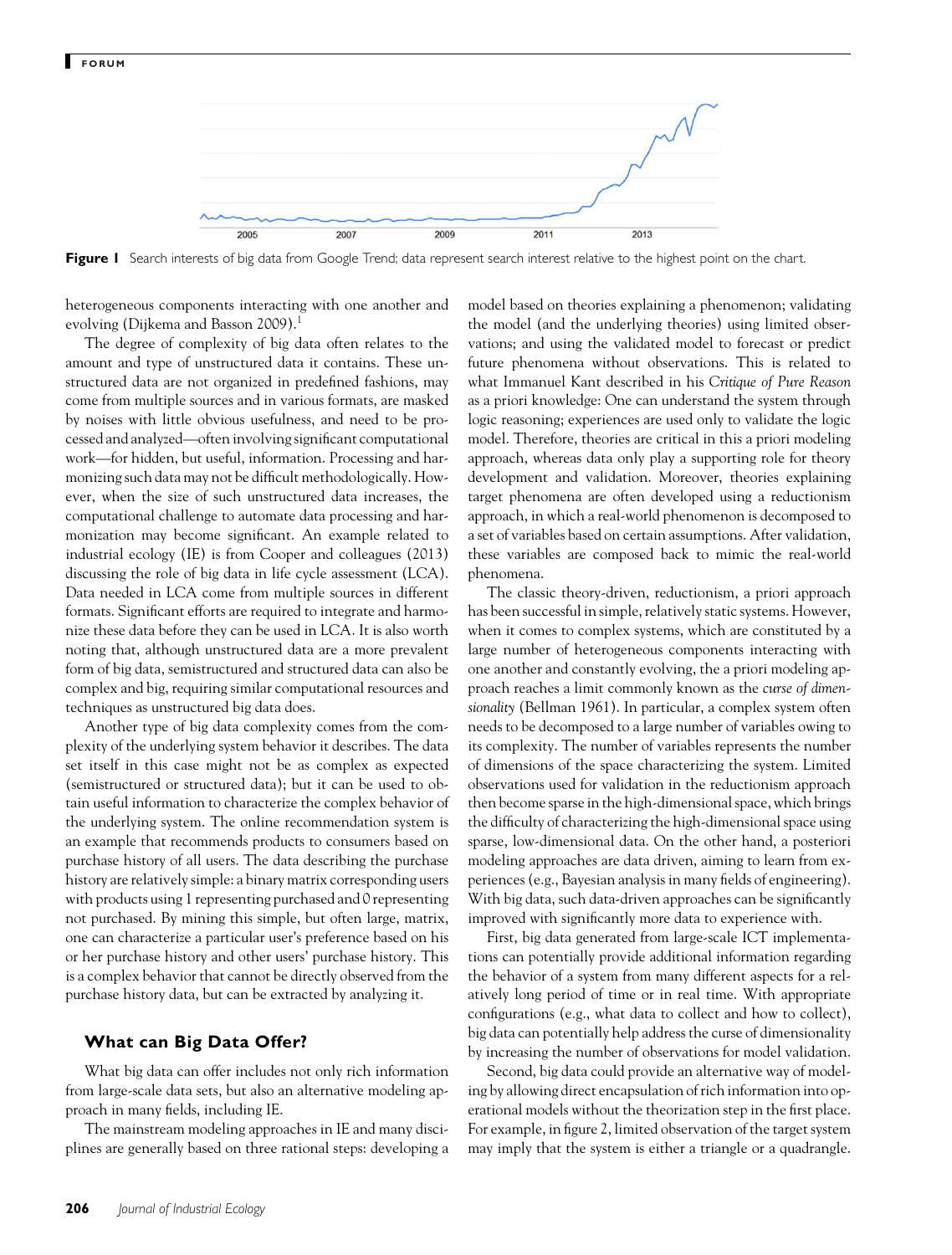

**Figure 2** Increasing the size of observations could help to better understand the system.

However, sufficient amount of data "speak for themselves" without significant theorization that the system is actually a circle. This is described by Kant as a posteriori knowledge: One needs to understand a system through experiences. In a data-driven, a posteriori modeling approach, the causality of the behavior of a system is relatively less important to know. Characteristics of the data reflect the behavioral features of the underlying system; thus, the data-driven model can mimic the behavior of the system without exhaustively decomposing the system to variables, provided that the model is rigorously developed and the data are large enough to characterize the system. Note that more data does not always mean better representation of the real world. Correctly collecting appropriate data with the consideration of noises is the key for enabling big data speaking for themselves (more in the *Critiques* section of this article).

An example that illustrates the utility of this data-driven, a posteriori modeling approach is provided by Gonzalez and ´ colleagues (2008). In this study, individual human mobility patterns are characterized using a big data of the travel trajectory of 100,000 mobile phone users during a 6-month period. The study found strong temporal and spatial regularities in individual human travels that are different from what previous theory-driven models (i.e., Lévy flight and random walk models) predict. The modeling approach applied in this study is purely data driven, in the way that no theory is used to describe how individual users travel as theory-driven models usually start with. The patterns of individual mobility are entirely derived from analyzing the travel trajectory data.

# **What can Big Data Bring to Industrial Ecology?**

Several studies in IE have involved big data and techniques dealing with big data. The main focus thus far has been using communication and computational infrastructure to facilitate virtual collaboration among researchers. For example, Kraines and colleagues (2001) developed a distributed object-based modeling environment (a cloud-based computational infrastructure, in modern terms) to facilitate virtual collaboration among researchers. Kraines and colleagues (2005) presented an Internet-based knowledge integration and collaboration platform for integrated environment assessment. Davis and colleagues (2010) proposed an Industrial Ecology 2.0 agenda to utilize the World Wide Web for collecting, processing, curating, and sharing data as a community, rather than individuals. More recently, Lenzen and colleagues (2014) used a cloud-based computational infrastructure to develop and apply multiregional input-output (I-O) models by allowing researchers at different sites to collaborate on a virtual platform.

In addition to virtual collaboration, big data and big data concepts have been discussed in the IE literature, such as for better measuring environmental footprints of human consumption (Hubacek et al. 2014) and data challenges in LCA (Cooper et al. 2013). Nevertheless, big data and the suite of analytical tools available for analyzing big data offer opportunities to address some long-standing issues in IE or provide alternative approaches.

Despite the increasing level of sophistication, many areas of IE still rely on aggregated data to represent averages of industrial systems at various scales. For example, LCA mainly uses industrial average data to measure life cycle environmental impacts of product or service systems. With the increasing availability of big data, it is possible to bring IE to the next phase focusing more on the spatial, temporal, and demographic heterogeneity of industrial systems, through new data, new data analysis techniques, or the combination of both. Note that industrial ecologists do not necessarily need to be experts in sourcing and collecting data themselves. Instead, research focuses should be on utilizing newly available data and newly developed data analytics tools to complement existing data and methods through interdisciplinary collaborations.

The most obvious and direct application of big data in IE is to help develop more-realistic complex systems models (e.g., agent-based models) to better capture essential features of human behavioral dynamics (Axtell et al. 2008). Based on sufficient data directly reflecting human behavior (e.g., social media data), it is possible to derive more-realistic characterization of human behavioral dynamics, instead of solely relying on assumptions or loosely tested theories. For example, Amazon's Mechanical Turk<sup>2</sup> provides a crowdsourcing platform for conducting quick, inexpensive surveys that can help characterize human behaviors in agent-based models. Mining social media data can help understand consumer preferences toward products with different environmental implications. Incorporating with geospatial information, big data can help design spatially explicit models to reflect the spatial heterogeneity of human behaviors. On the other hand, increasingly available big data directly recording human activities, such as GPS-enabled travel trajectories, can be used to validate and calibrate models that were previously difficult to do (Windrum et al. 2007).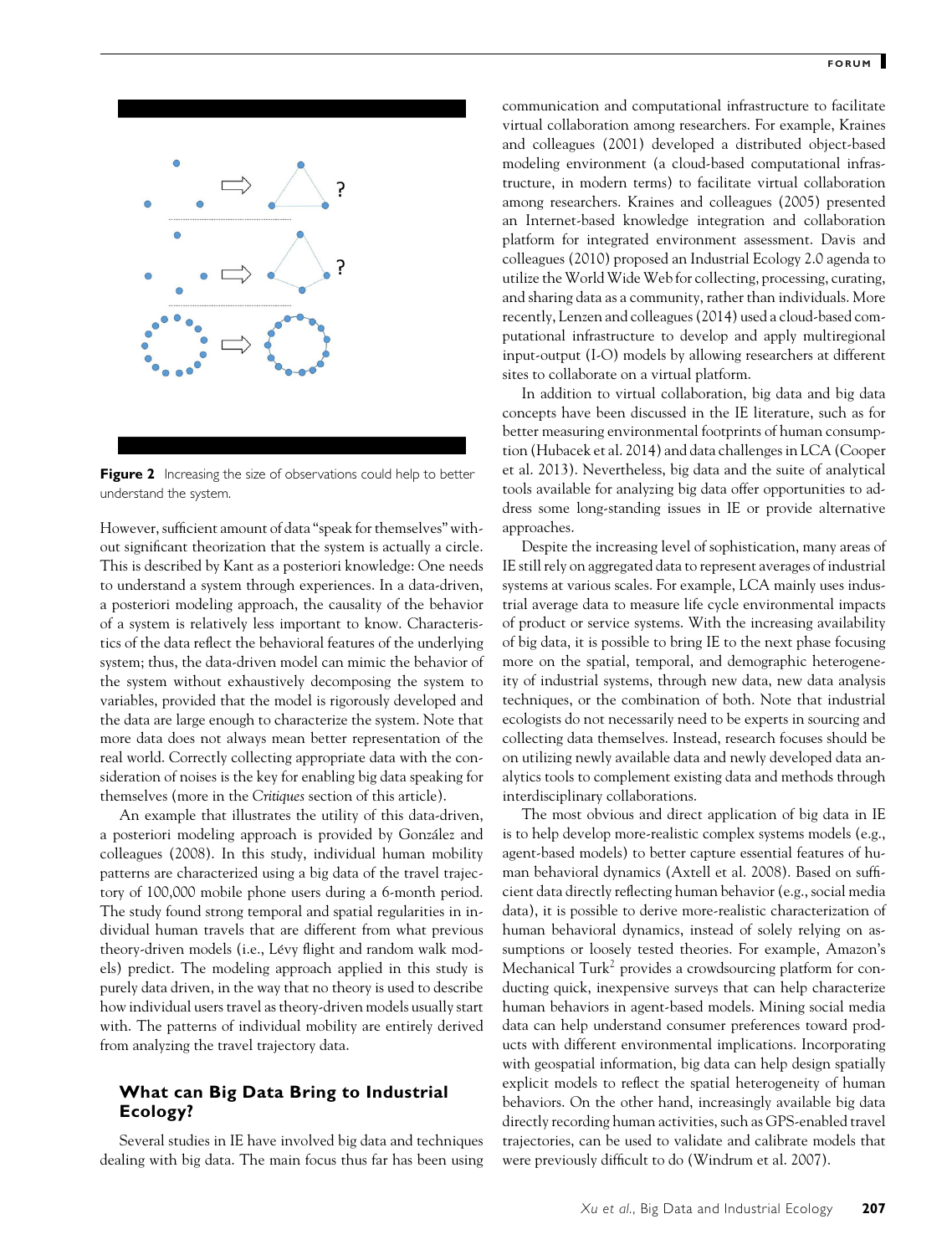#### **FORUM**

Material/substance flow analysis (MFA/SFA) usually models stock changes of materials or products using average or assumed product lifespan (e.g., Yu et al. 2010; Bollinger et al. 2011). Many forms of big data can help better characterize human consumption behavior, such as purchase history from online retailers or calorie intake recorded by smartphone apps. The results will be useful to model stock changes of materials or products with higher spatial and temporal resolutions in MFA/SFA.

Urban metabolism, which has long relied on sectoraggregated or industrial average data to measure resource and energy demand in urban areas, is another area that can benefit greatly from big data. With big data that can better characterize the consumption activity of urban residents, one may be able to develop better urban metabolism models and provide moreeffective policy interventions. For example, location-based big data, such as GPS-enabled travel trajectories and geotagged social media data, is increasingly used to characterize human travel behaviors at the individual level (e.g., González et al. 2008). This potentially can help refine urban metabolism models to reach finer spatial and temporal resolutions in transportationrelated areas. Hubacek and colleagues (2014) discussed the potential of using geodemographics data and social media data to measure the environmental footprints of human consumption at high spatial resolution. Similar data can also be applied to urban metabolism and quantify urban teleconnetions (Liu et al. 2013). Last, big data on urban consumption activities can also be used to validate and calibrate some of the microsimulation efforts seen in the urban metabolism literature to better model human activities (e.g., Keirstead and Sivakumar 2012).

One of the key tasks for an LCA is to characterize the supply chain of a product or service system. Static, aggregated characterization of supply-chain relationships works fine for established systems, but faces challenges for emerging, dynamic systems (McKone et al. 2011; Miller et al. 2012). Consumer behavior patterns informed by big data (e.g., social media data) can also be used to add a new human dimension to LCA. In addition to the general application to LCA, big data, particularly those data characterizing human mobility dynamics (e.g., geotagged social media data), can be useful to improve LCA studies for transportation systems (e.g., Hawkins et al. 2013) by incorporating the dynamics of user travel patterns. This is useful to facilitate the development of emerging transportation technologies, such as electric vehicles. For example, Cai and Xu (2013) used travel trajectory data of more than 10,000 taxi cabs to study the impacts of electric vehicle design, cost, and government subsidy to the adoption and utilization of electric vehicles and the consequent greenhouse gas emissions.

I-O analysis (IOA) in IE has long been challenged by the limited availability of I-O tables (IOTs). Government statistics are the main source of IOTs. However, government-sponsored IOTs usually are available for every couple of years and do not cover all countries. Developing time-series IOTs for the global economy with high sector and country resolutions has been an impossible mission until recently, owing to increased capacity of dealing with big data. The University of Sydney has developed a time-series high-resolution world multiregional I-O model, Eora, using sophisticated computational infrastructure and techniques to harmonize and reconcile large amounts of raw data from many different sources (Lenzen et al. 2012). Cloud computing is also used for virtual laboratories for collaboratively developing large-scale I-O models with high resolutions (Lenzen 2014). Although the data involved in these efforts are large in volume, they are less complex in the sense that the underlying I-O methodology is still based on linear relationships between sectors. However, computational infrastructure and techniques such as cloud computing that were developed partially for analyzing big data played a critical role in these endeavors. A relevant effort enabled by big data is the Billion Prices Project,<sup>3</sup> which uses high-frequency price data from hundreds of global online retailers on a variety of topics related to price in macroeconomics and international economics, such as developing inflation data on a daily basis. I-O research can potentially also use online retailer price data to improve I-O models with respect to prices.

The success of industrial symbiosis (IS) is partially facilitated by information sharing (Chertow 2007; Ashton 2008). Grant and colleagues (2010) evaluated ICT-based informationsharing tools for IS development. The Delft University of Technology has set up an online platform for documenting eco-industrial parks around the world.<sup>4</sup> Data generated from these information-sharing platforms are big data in the sense that they come from different sources characterizing different systems. Analyzing and mining the ensemble of those data can potentially help to better understand IS.

Last, but not least, data visualization has been an important research approach in many fields to observe patterns from raw data, guide further analysis, and communicate the results with stakeholders. Big data brings challenges of how to effectively visualize large amounts and various types of data in meaningful ways. This is particularly relevant for industrial ecologists to communicate with decision makers given that the ultimate goal of many IE studies is to shape policy making. There are several projects visualizing data generated from environmental IOA. For example, Economy Map  $2.0<sup>5</sup>$  turns the results of a typical environmental IOA, environmental impacts induced by the consumption of goods or services, in particular, industries in the U.S. economy, into an interactive visual map. Another example is the interactive visualization of the 2007 IOT for the United States,<sup>6</sup> which allows users to see the direct and indirect economic relationship between industries.

#### **Critiques**

While having many promises, big data is also criticized for potentially creating wrong, misleading results and unethical practices. Boyd and Crawford (2012) raised six issues with big data:

 $\bullet$  "Big data changes the definition of knowledge," which comes with certain limitations with these new knowledge systems;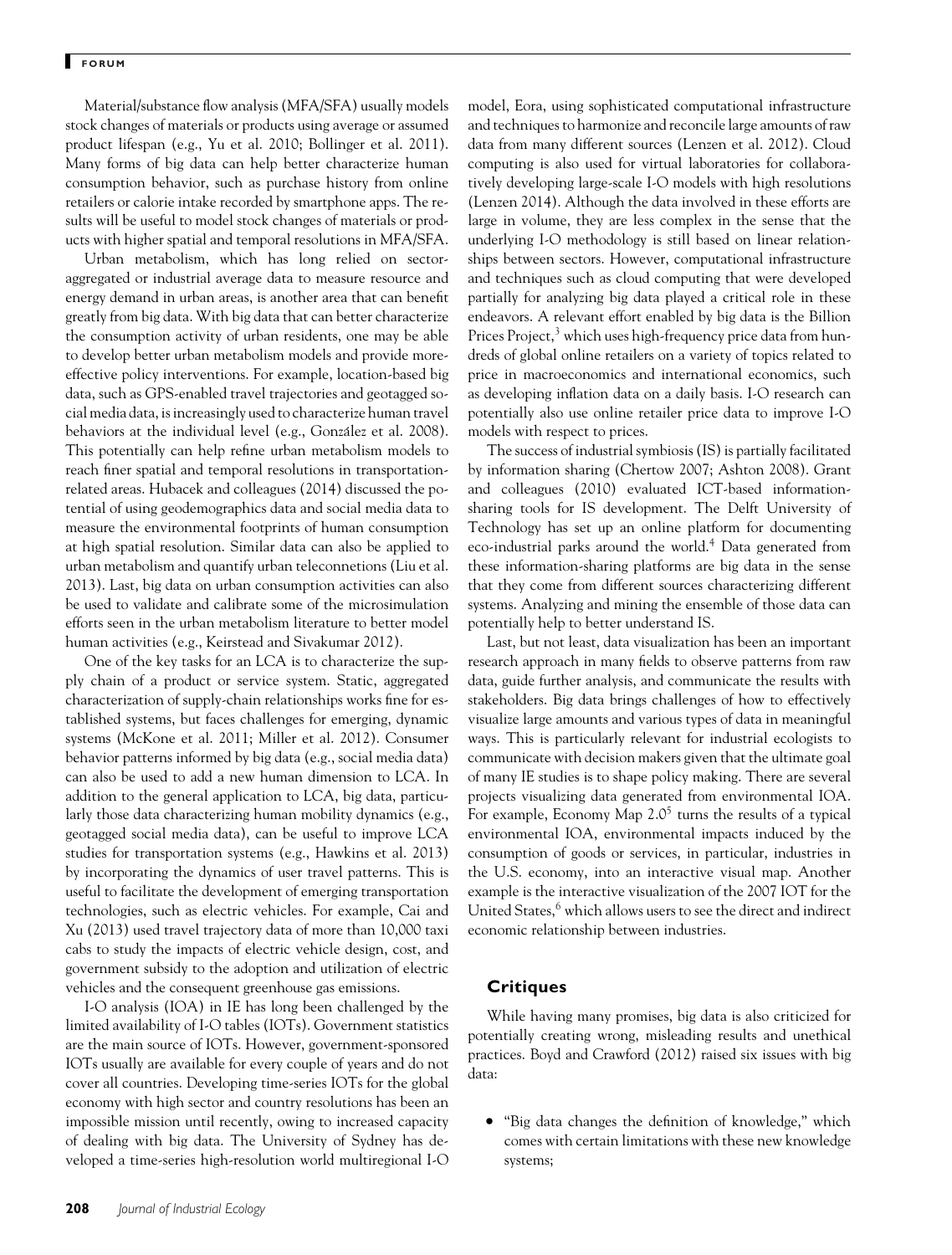- "Claims to objectivity and accuracy are misleading," given that big data may not necessarily represent the objective
- truth of the underlying system;<br>• "Bigger data are not always better data," because better data come from better approach of data collection and analysis, not necessarily from the size of the data; -
- "Taken out of context, big data loses its meaning," given that each data set represents a particular aspect of a system
- and thus is suitable for particular lines of inquiry;<br>• "Just because it is accessible does not make it ethical," because many big data available today are about human
- behaviors at the individual level;<br>• "Limited access to big data creates new digital divides," which might create new injustice between groups that have easy access to data and groups that do not.

It is worth noting that the second and third issues are particularly relevant to IE research involving modeling. Concretely, big data's ability of being "theory free" relies on the assumption that the data can represent the entire system under observation without significant sampling bias (Harford 2014). However, this is not always the case. For example, U.S. Twitter users in 2013 only represent approximately 18% of all Internet users in the United States and are disproportionately young (i.e., 31% between ages 18 and 29) (Pew Research Center 2013). Therefore, it is important to understand the nature of the data and decide whether to use it or where to use it.

When it comes to big data with significant sampling bias, one can either try to find more data to improve representation or use appropriate data analytic tools to examine the data with caution. In addition to more data, what big data could offer is new, advanced analytical tools that can be applied to many fields. For example, matrix completion is an approach to estimate missing data in a matrix solely based on a few entries (Candès and Recht 2009). It has been used in image processing (Bruckstein et al. 2009) and online recommendations (Bell et al. 2008). Similar methods are potentially useful for IE by estimating data for I-O matrices.

# **Outlook**

Big data seems to be a mega trend. Media attentions on big data might fall eventually. But our dependence on ICT perhaps will be inevitably intensified. Massive amounts of data describing how the industrial system works may become increasingly available to industrial ecologists. Such data can function to industrial ecologists the same as data obtained from experiments in other fields: direct observation of the research target.

Looking forward, ICT is helping develop an "Internet of Things" that connects the real and virtual worlds with increasingly widely deployed sensors and communication networks. The German government has started an Industrial 4.0 initiative<sup>7</sup> to prepare for the upcoming "fourth industrial revolution," which is facilitated by the Internet of Things. If the Internet of Things is successful, our ability of using data to describe the industrial system and its socioeconomic surroundings will be significantly improved. Many unresolved questions in IE may be

addressed with the newly available cyberinfrastructure and data. For example, using radiofrequency identification to track waste electrical and electronic equipment has been discussed extensively in IE literature (O'Connell et al. 2013). This could be realized soon with the Internet of Things. More broadly, imagine a world where all goods are sensored and tracked using ICT devices. The cost of obtaining data would become marginal. We might easily know, in real time, how much energy and materials are used by particular buildings, communities, cities, regions, countries, and even the entire world. LCA practitioners might not need to spend too much time on sampling and collecting life cycle inventory data; instead, data specific to their LCA projects might be readily available at their fingertips. However, more, better data do not necessarily mean better understanding of the real world. Instead, much work has to be done to transform data into knowledge and knowledge into action. At that time, IE might become a field of study focusing on how to make sense of big data and how to facilitate decision making based on knowledge gained from analyzing big data.

## **Acknowledgments**

This material is based upon work supported by the National Science Foundation under Grant No. 1132581. Any opinions, findings, and conclusions or recommendations expressed in this material are those of the authors and do not necessarily reflect the view of the National Science Foundation. Hua Cai and Sai Liang also thank the support provided by the Dow Sustainability Fellowship Program.

#### **Notes**

- 1. Also see the Special Issue on Complex Adaptive Systems of *Journal of Industrial Ecology* (Volume 13, Number 2, 2009).
- 2. www.mturk.com/.
- 3. http://bpp.mit.edu/.
- 4. http://ie.tudelft.nl/.
- 5. http://economymap.org/.
- 6. www-personal.umich.edu/˜mingxu/usio2007/.
- 7. www.bmbf.de/en/19955.php/.

#### **References**

- Ashton, W. 2008. Understanding the organization of industrial ecosystems. *Journal of Industrial Ecology* 12(1): 34–51.
- Axtell, R. L., C. J. Andrews, and M. J. Small. 2008. Agent-based modeling and industrial ecology. *Journal of Industrial Ecology* 5(4): 10–13.
- Bell, R. M., Y. Koren, and C. Volinsky. 2008. The BellKor 2008 solution to the Netflix Prize. *AT&T Research*. http://public.research.att.com/˜volinsky/netflix/Bellkor2008.pdf/. Accessed 30 July 2014.
- Bellman, R. E. 1961. *Adaptive control processes: A guided tour*. Princeton, NJ, USA: Princeton University Press.
- Bollinger, L. A., C. Davis, I. Nikolić, and G. P. J. Dijkema. 2011. Modeling metal flow systems: Agents vs. equations. *Journal of Industrial Ecology* 16(2): 176–190.